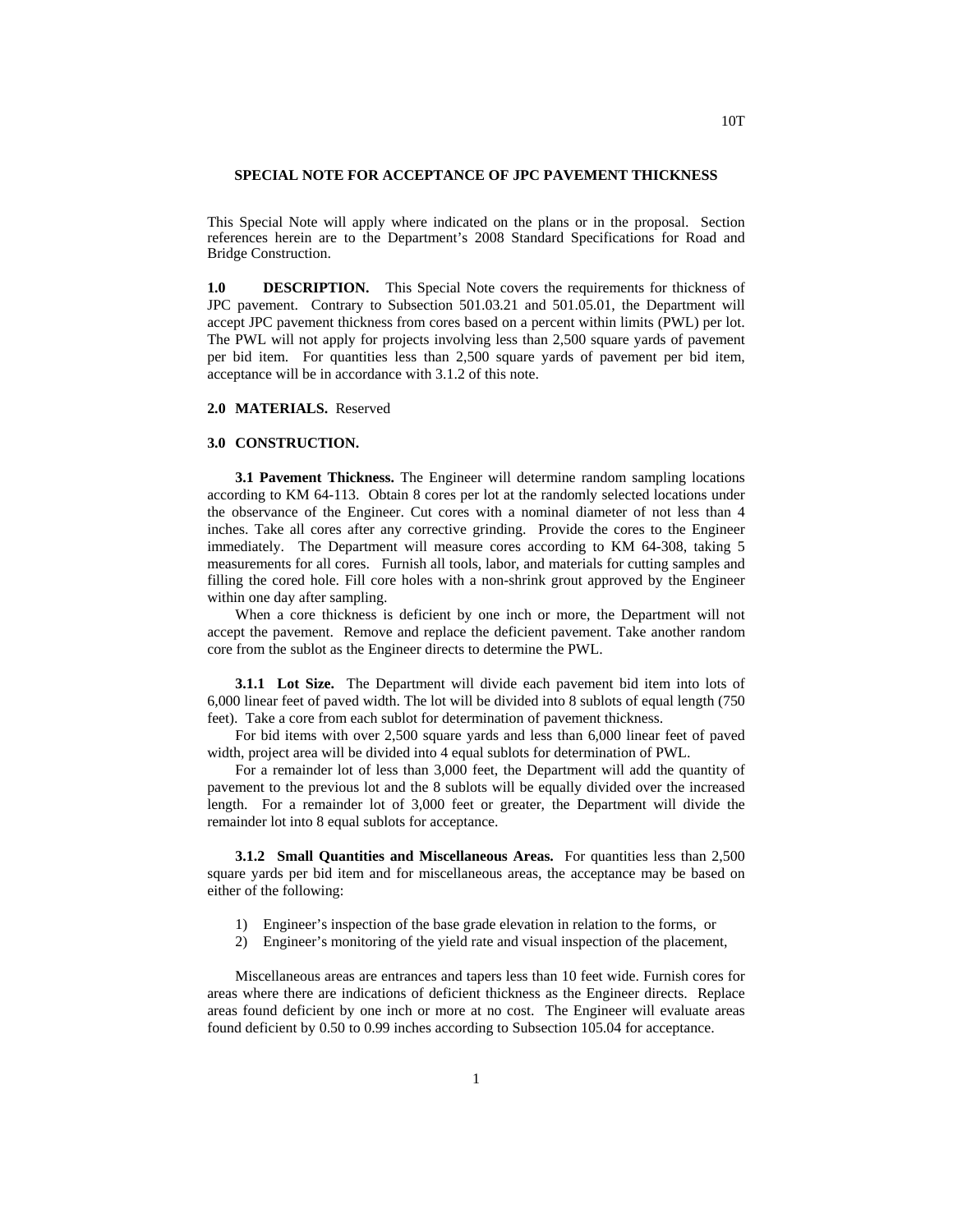**3.1.3 Statistical Evaluation.** The Department will use the Variability-Unknown/Standard Deviation Method to determine the estimate percentage of the lot that is within the specification limits (PWL). The Engineer will calculate the lower quality index (QL)

$$
QL = \frac{Average - LSL}{s}
$$

|      |     | Where: Average $=$ the arithmetic mean of the test values. The average<br>will be determined to the nearest tenth of an inch. |  |  |  |  |  |
|------|-----|-------------------------------------------------------------------------------------------------------------------------------|--|--|--|--|--|
| LSL. |     | $=$ the specified thickness minus 0.20 inch.                                                                                  |  |  |  |  |  |
| S.   | $=$ | Standard Deviation = [Sum (Individual Measurement -                                                                           |  |  |  |  |  |
|      |     | Average) <sup>2</sup> / (n-1)] <sup>1/2</sup> , determined to 2 decimal places.                                               |  |  |  |  |  |
| N    |     | $=$ Number of measurements.                                                                                                   |  |  |  |  |  |
|      |     |                                                                                                                               |  |  |  |  |  |

QL will be determined to 2 decimal places.

For calculation of PWL, core thickness greater than 0.75 inches more than the specified thickness will be rounded down to the specified thickness plus 0.75 inch.

Percent Within Limits (PWL) will be determined by the attached tables with QL, for  $n =$  the number of tests for the Lot. PWL will be determined to 2 decimal places.

For all calculations round down when the last significant digit is followed by a number less than 5 and round up when the last significant digit is followed by a number equal to or greater than 5.

**4.0 MEASUREMENT.** The Department will not measure for payment any work or materials required to supply the cores or grout the holes and will consider it incidental to JPC Pavement.

**5.0 PAYMENT.** The Department will base acceptance of each lot of material on the percentage of material within specification limits (PWL). The following equation will determine the pay factor for thickness: PF  $% = 52.5 + 0.5$  PWL. The Department will round the Pay Factor to 2 decimal places as noted above.

January 1, 2008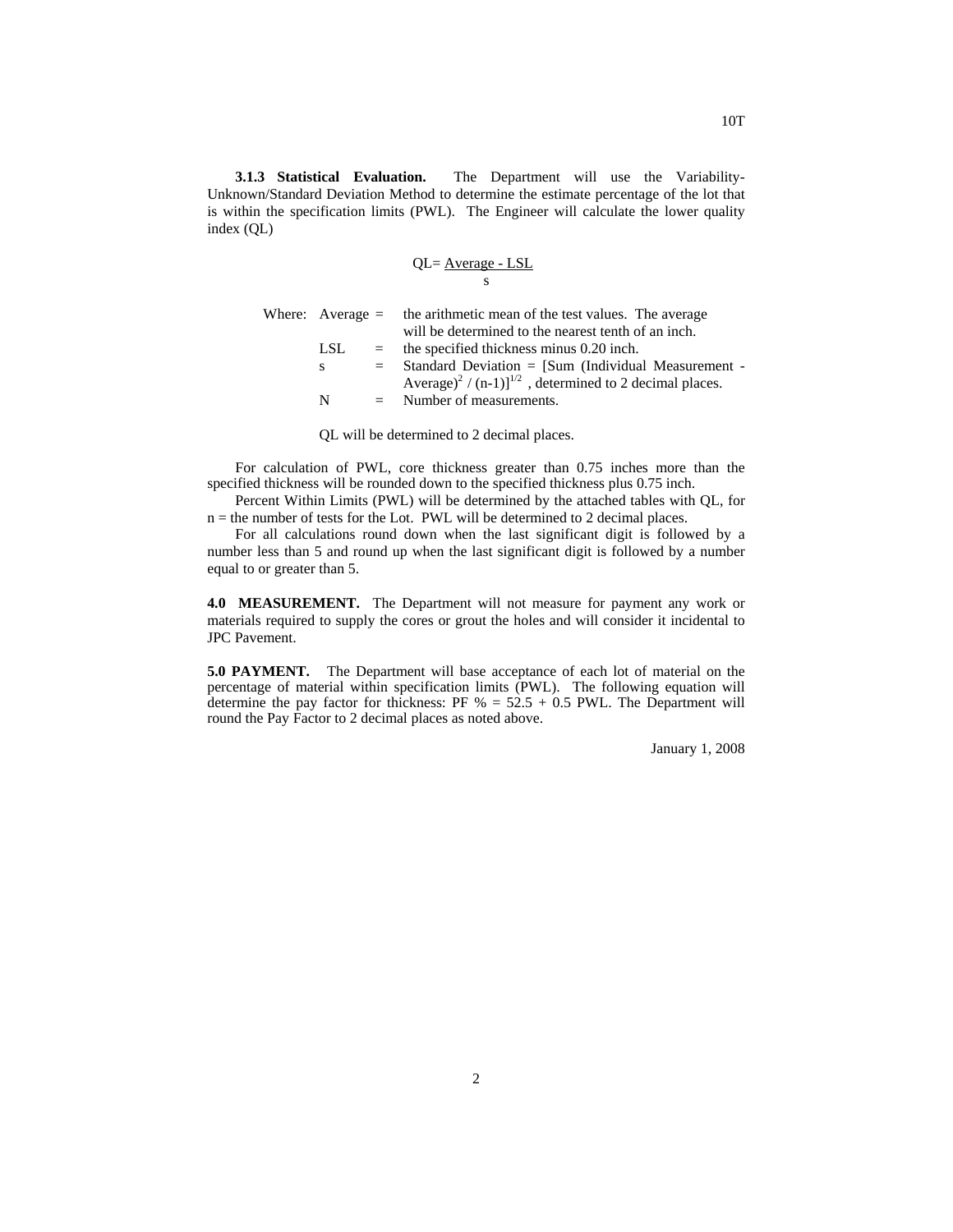## **PERCENT WITHIN LIMITS ESTIMATION TABLE Variability - Unknown Procedure Standard Deviation Method Sample Size 4**

| Q                | 0      | 0.01   | 0.02   | 0.03   | 0.04   | 0.05   | 0.06   | 0.07   | 0.08   | 0.09   |
|------------------|--------|--------|--------|--------|--------|--------|--------|--------|--------|--------|
| 0.0              | 50.00  | 50.33  | 50.67  | 51.00  | 51.33  | 51.67  | 52.00  | 52.33  | 52.67  | 53.00  |
| 0.1              | 53.33  | 53.67  | 54.00  | 54.33  | 54.67  | 55.00  | 55.33  | 55.67  | 56.00  | 56.33  |
| 0.2              | 56.67  | 57.00  | 57.33  | 57.67  | 58.00  | 58.33  | 58.67  | 59.00  | 59.33  | 59.67  |
| 0.3              | 60.00  | 60.33  | 60.67  | 61.00  | 61.33  | 61.67  | 62.00  | 62.33  | 62.67  | 63.00  |
| 0.4              | 63.33  | 63.67  | 64.00  | 64.33  | 64.67  | 65.00  | 65.33  | 65.67  | 66.00  | 66.33  |
|                  |        |        |        |        |        |        |        |        |        |        |
| 0.5              | 66.67  | 67.00  | 67.33  | 67.67  | 68.00  | 68.33  | 68.67  | 69.00  | 69.33  | 69.67  |
| 0.6              | 70.00  | 70.33  | 70.67  | 71.00  | 71.33  | 71.67  | 72.00  | 72.33  | 72.67  | 73.00  |
| 0.7              | 73.33  | 73.67  | 74.00  | 74.33  | 74.67  | 75.00  | 75.33  | 75.67  | 76.00  | 76.33  |
| 0.8              | 76.67  | 77.00  | 77.33  | 77.67  | 78.00  | 78.33  | 78.67  | 79.00  | 79.33  | 79.67  |
| 0.9              | 80.00  | 80.33  | 80.67  | 81.00  | 81.33  | 81.67  | 82.00  | 82.33  | 82.67  | 83.00  |
|                  |        |        |        |        |        |        |        |        |        |        |
| 1.0              | 83.33  | 83.67  | 84.00  | 84.33  | 84.67  | 85.00  | 85.33  | 85.67  | 86.00  | 86.33  |
| 1.1              | 86.67  | 87.00  | 87.33  | 87.67  | 88.00  | 88.33  | 88.67  | 89.00  | 89.33  | 89.67  |
| 1.2              | 90.00  | 90.33  | 91.67  | 91.00  | 91.33  | 91.67  | 92.00  | 92.33  | 92.67  | 93.00  |
| 1.3              | 93.33  | 93.67  | 94.00  | 94.33  | 94.67  | 95.00  | 95.33  | 95.67  | 96.00  | 96.33  |
| 1.4              | 96.67  | 97.00  | 97.33  | 97.67  | 98.00  | 98.33  | 98.67  | 99.00  | 99.33  | 99.67  |
|                  |        |        |        |        |        |        |        |        |        |        |
| 1.5 <sub>l</sub> | 100.00 | 100.00 | 100.00 | 100.00 | 100.00 | 100.00 | 100.00 | 100.00 | 100.00 | 100.00 |
|                  |        |        |        |        |        |        |        |        |        |        |

10T